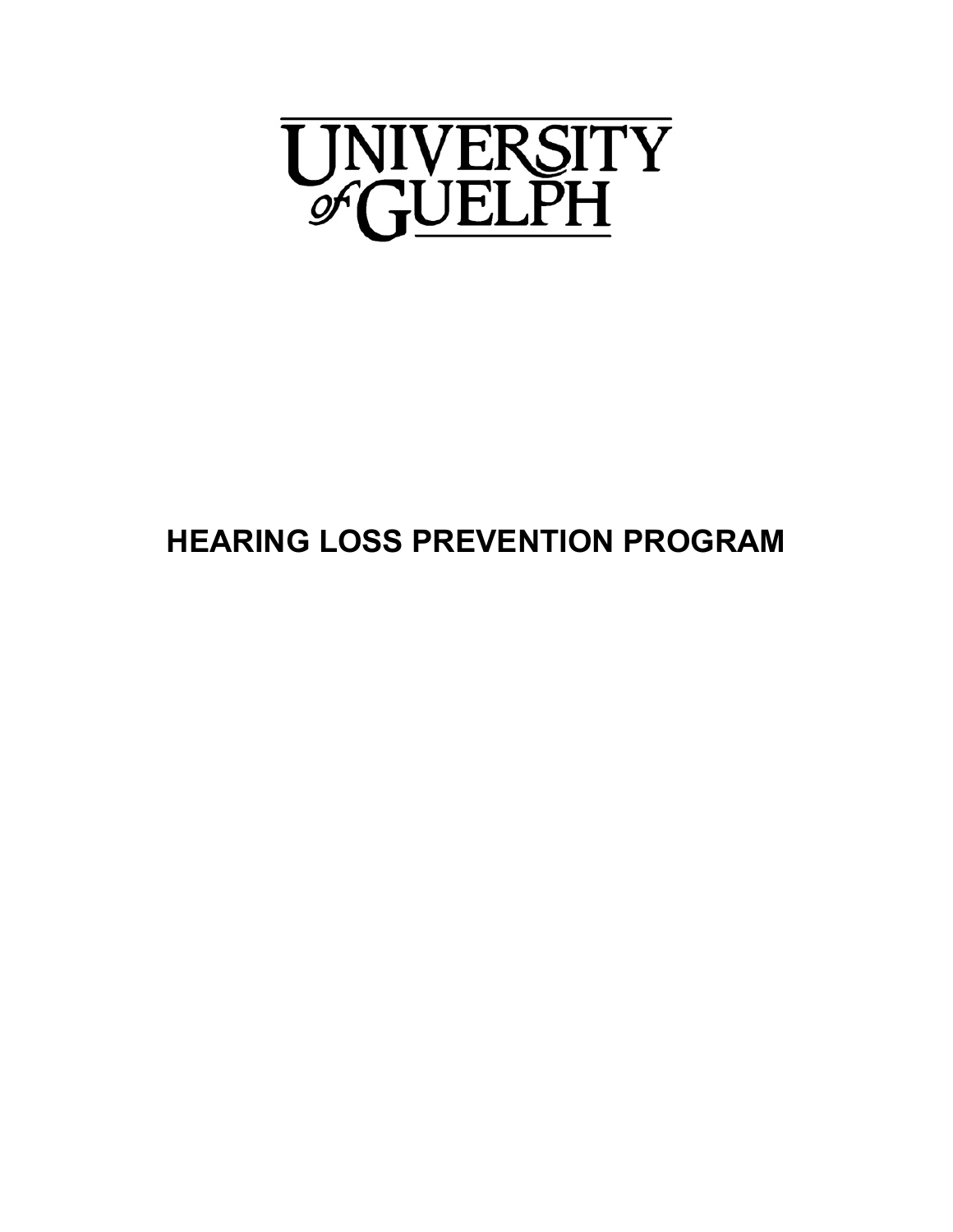# **REVISION HISTORY**

| <b>Revision</b><br><b>Number</b> | <b>Document</b><br><b>Section</b> | <b>Details of Amendments</b>                   | <b>Date</b>   |
|----------------------------------|-----------------------------------|------------------------------------------------|---------------|
| 0                                |                                   | New Program                                    | May 2012      |
| 1                                | All                               | <b>Review &amp; Update</b>                     | Sept 2015     |
| 2                                | All                               | Review & update for alignment with O. Reg. 381 | Aug 2018      |
| 3                                | All                               | <b>AODA Compliance</b>                         | February 2020 |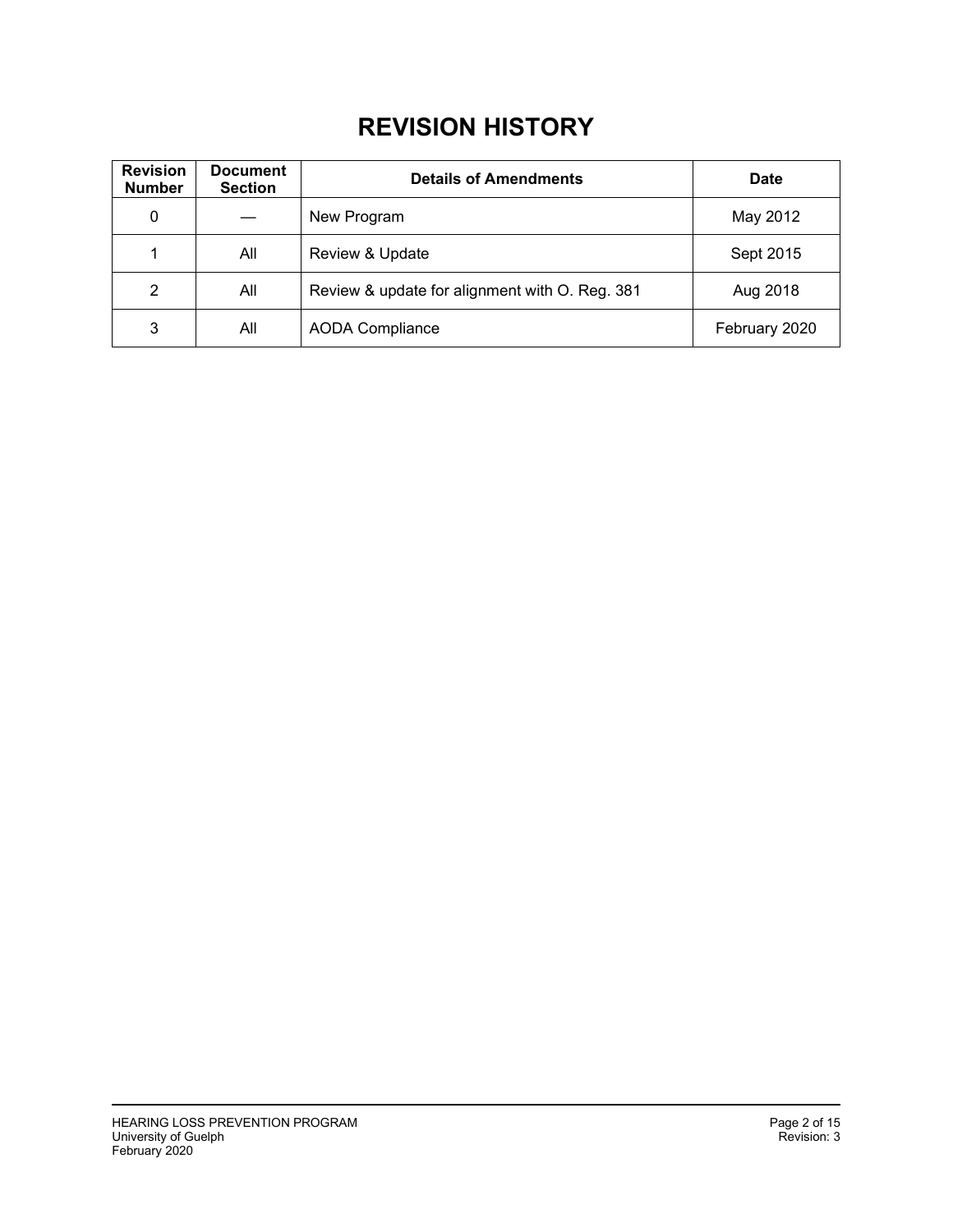# **TABLE OF CONTENTS**

| 1.1 |  |  |
|-----|--|--|
| 1.2 |  |  |
| 1.3 |  |  |
|     |  |  |
|     |  |  |
| 3.1 |  |  |
| 3.2 |  |  |
|     |  |  |
| 4.1 |  |  |
| 4.2 |  |  |
| 4.3 |  |  |
| 4.4 |  |  |
|     |  |  |
| 5.1 |  |  |
| 5.2 |  |  |
|     |  |  |
| 6.1 |  |  |
| 6.2 |  |  |
| 7.0 |  |  |
| 7.1 |  |  |
| 7.2 |  |  |
| 7.3 |  |  |
|     |  |  |
|     |  |  |
|     |  |  |
|     |  |  |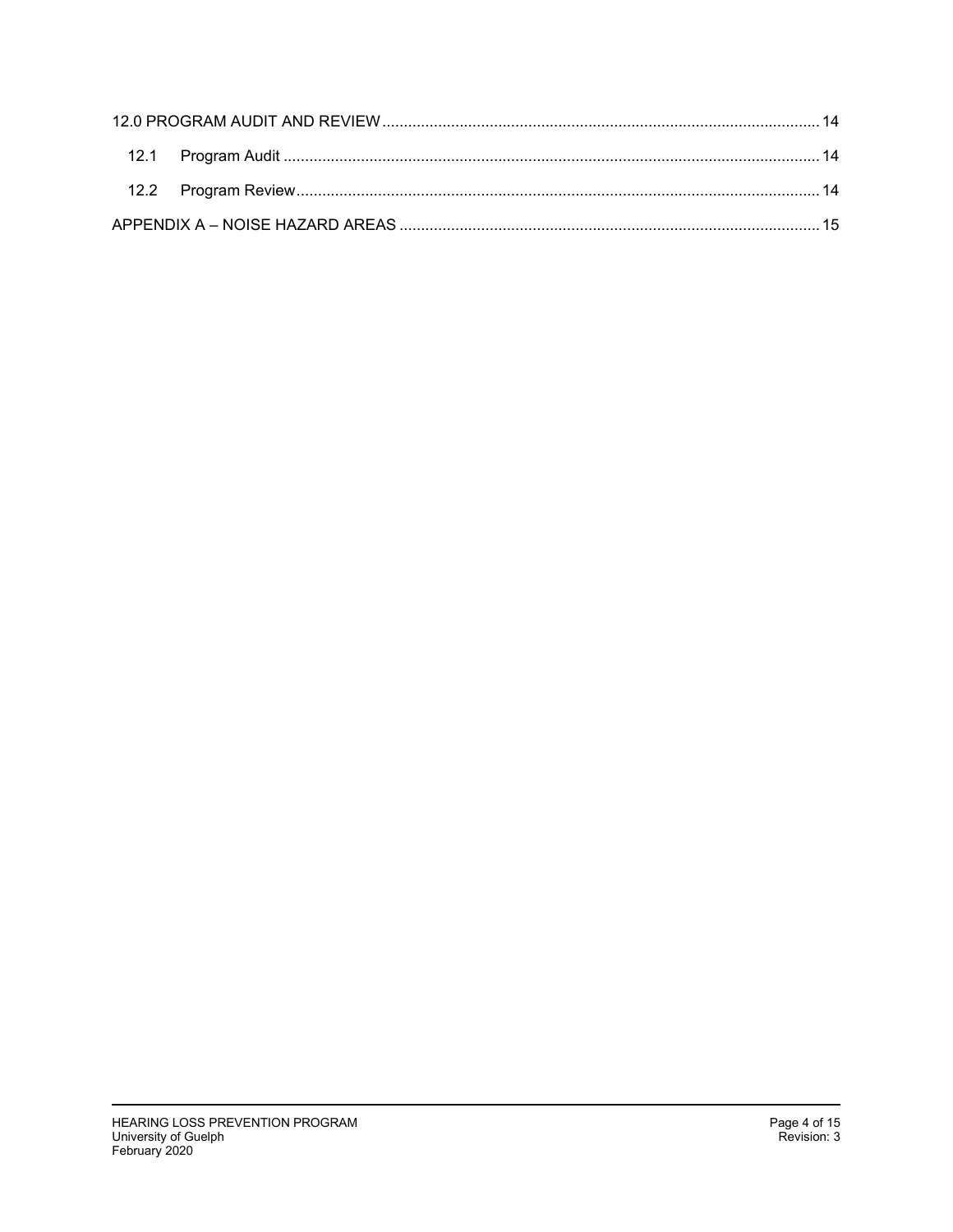# <span id="page-4-0"></span>**1.0 INTRODUCTION**

#### <span id="page-4-1"></span>1.1 PURPOSE

The University of Guelph's Hearing Loss Prevention Program has been established to manage hazardous noise in the workplace, protect employees who have the potential to develop occupational hearing loss and comply with applicable legislation.

### <span id="page-4-2"></span>1.2 SCOPE

This Program applies to University of Guelph employees who work in noise hazard areas or who have the potential to develop occupational hearing loss. Contractors retained by the University of Guelph must adhere to the applicable requirements of this Program.

#### <span id="page-4-3"></span>1.3 PROGRAM ELEMENTS

The major elements of the Hearing Loss Prevention Program are:

- 1) Responsibilities
- 2) Criteria for noise exposure
- 3) Noise assessment
- 4) Noise control measures
- 5) Education and Training
- 6) Audiometric testing
- 7) Reporting and recordkeeping
- 8) Program audit and review

# <span id="page-4-4"></span>**2.0 REGULATORY REQUIREMENTS**

The Hearing Loss Prevention Program is written in accordance with the requirements of Ontario Regulation 381/15 made under the [Ontario Occupational Health and Safety Act, R.S.O. 1990.](https://www.ontario.ca/laws/regulation/150381)

https://www.ontario.ca/laws/regulation/150381

# <span id="page-4-5"></span>**3.0 TERMS AND ABBREVIATIONS**

#### <span id="page-4-6"></span>3.1 GLOSSARY

| Terms               | <b>Definitions</b>                                                                                                                                                                                                                                                                                                                                       |
|---------------------|----------------------------------------------------------------------------------------------------------------------------------------------------------------------------------------------------------------------------------------------------------------------------------------------------------------------------------------------------------|
| <b>Action Limit</b> | As best practice, the University has adopted an equivalent noise exposure<br>action level of 82 dBA. Employees routinely exposed to these levels or<br>greater are required to enroll in the Hearing Loss Prevention Program.<br>Specifically they must complete training on the Hearing Loss Prevention<br>Program and are offered audiometric testing. |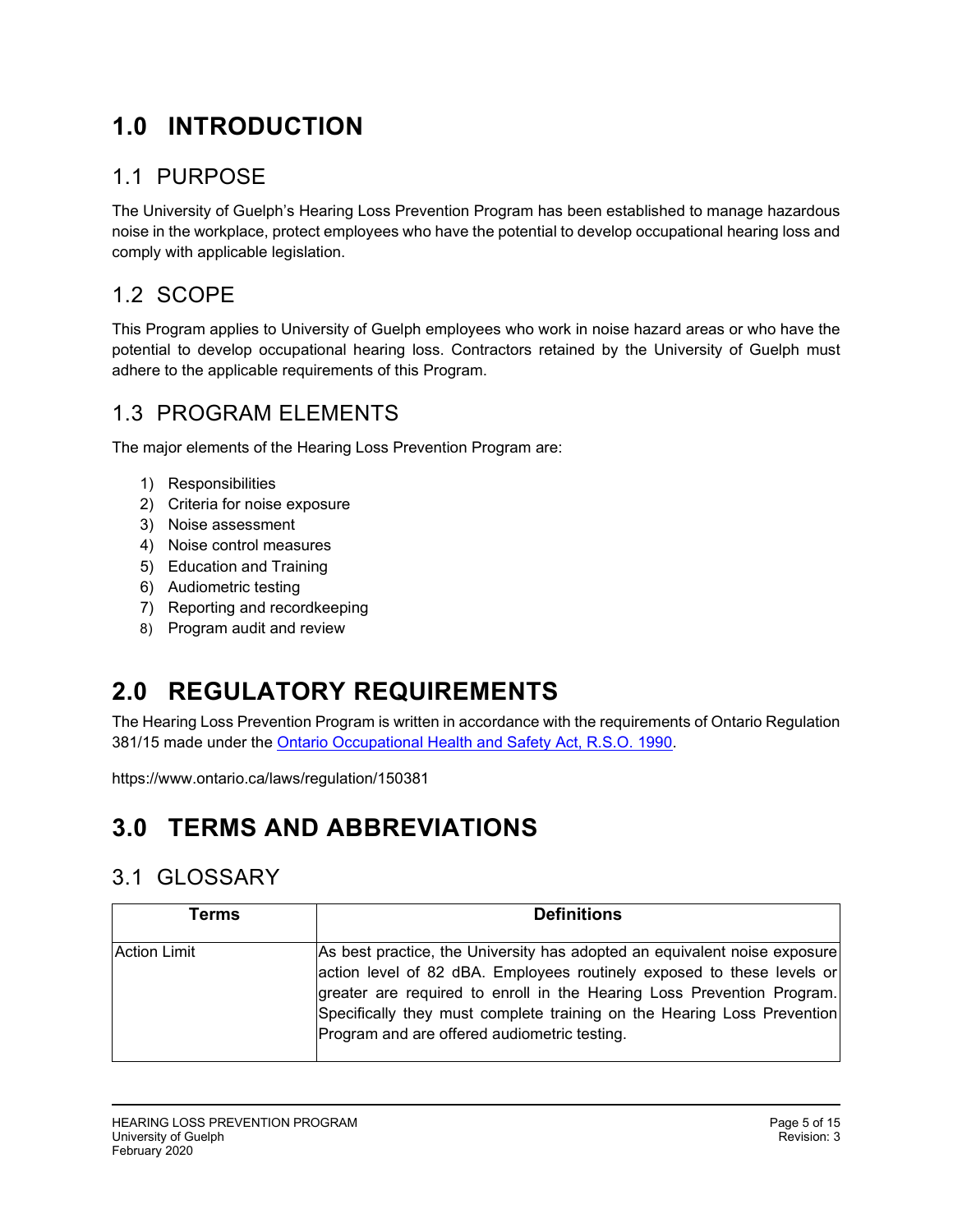| <b>Terms</b>               | <b>Definitions</b>                                                                                                                                                                                                                                                                              |
|----------------------------|-------------------------------------------------------------------------------------------------------------------------------------------------------------------------------------------------------------------------------------------------------------------------------------------------|
| <b>Audiometric Testing</b> | Hearing tests offered to employees to assess the extent of any existing<br>hearing loss and/or early detection of noise-induced hearing loss.                                                                                                                                                   |
| A-weighted decibel (dBA)   | A value that is weighted by frequency to approximate human hearing<br>sensitivity. Specifically, it de-emphasizes the lower frequencies and<br>emphasized frequencies around 2500 Hz.                                                                                                           |
| <b>Baseline Audiogram</b>  | The audiogram against which future audiograms are compared                                                                                                                                                                                                                                      |
| Decibels (dB)              | A measure of the sound pressure level (loudness). The decibel scale is<br>logarithmic.                                                                                                                                                                                                          |
| Level (Lex)                | Equivalent Sound Exposure The steady sound level in dBA which, if present in a workplace for 8 hours<br>in a day, would contain the same energy as that generated by the actual and<br>varying sound levels to which a worker is exposed in his or her total work<br>day. O. Reg. 381/15 s.1(2) |
| Noise Dosimetry            | A measure of an employee's personal noise exposure over a period of time.                                                                                                                                                                                                                       |
| Noise Exposed              | An employee is considered noise-exposed if the 8-hour time-weighted<br>average (TWA) exceeds 85 dBA or an "equivalent" exposure (see Table 1).                                                                                                                                                  |
| Noise Hazard Area          | An area is considered a noise hazard area if sound levels are regularly at or<br>above 85 dBA.                                                                                                                                                                                                  |
|                            | Noise-Induced Hearing Loss A preventable hearing disorder that may result from prolonged exposures to<br>high noise levels.                                                                                                                                                                     |
|                            | Occupational Exposure Limit In Ontario, the regulated occupational exposure limit is an equivalent sound<br>exposure level (Lex) of 85 dBA, O. Reg. 381/15.                                                                                                                                     |
| <b>Threshold Shift</b>     | A shift from the baseline measurement in either ear of 10 dB or more at 2000,<br>3000 and 4000 Hz. These frequencies are the most important frequencies<br>in communication and sensitive to damage by industrial noise exposure.                                                               |

#### <span id="page-5-0"></span>3.2 ACRONYMS

| Acronym     | <b>Explanations</b>                    |
|-------------|----------------------------------------|
| <b>EHS</b>  | <b>Environmental Health and Safety</b> |
| OHW         | Occupational Health and Wellness       |
| <b>WSIB</b> | Workplace Safety Insurance Board       |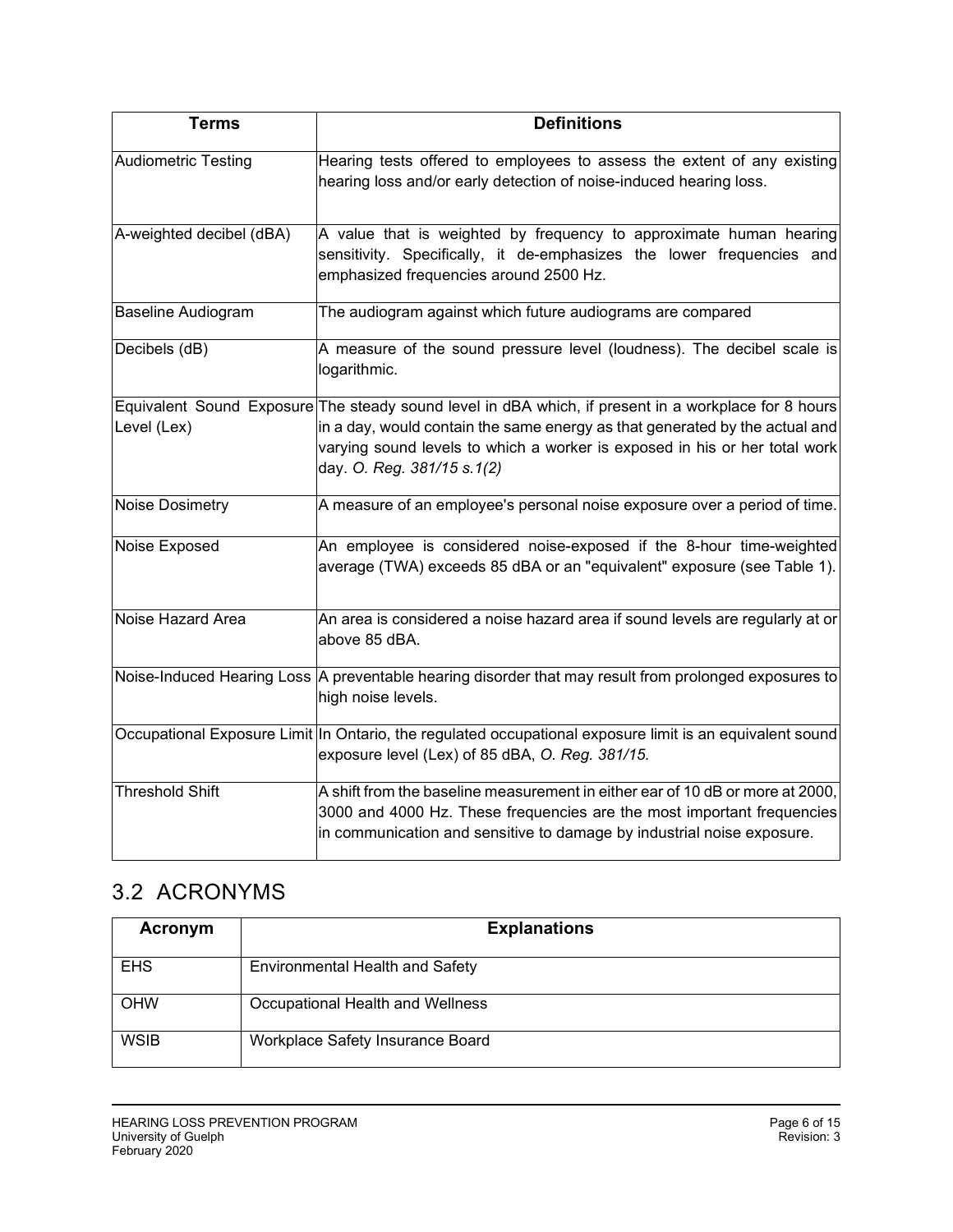## <span id="page-6-0"></span>**4.0 ROLES AND RESPONSIBILITIES**

This section outlines the roles and responsibilities of workplace parties in the implementation and maintenance of the Hearing Loss Prevention Program at the University of Guelph.

#### <span id="page-6-1"></span>4.1 MANAGERS/SUPERVISORS

Managers/Supervisors have the following responsibilities:

- 1) To identify noise hazards areas and potentially noise-exposed employees;
- 2) To maintain a current list of noise hazard areas and noise-exposed employees under their supervision;
- 3) To establish safe work procedures for working in noise hazard areas, as required;
- 4) To enroll noise-exposed employees in Hearing Loss Prevention Program training offered by EHS;
- 5) To implement the use of engineering and administrative controls where feasible and/or provide appropriate hearing protection devices;
- 6) To provide general training on the proper use, fit, and care of hearing protection devices;
- 7) To enforce the proper use and maintenance of hearing protection by their staff;
- 8) To advise noise-exposed employees of the audiometric testing program offered through OHW and to engage such employees to participate in the program;
- 9) To arrange baseline audiometric testing with OHW within the first six months of an employee being hired by their department;
- 10) To update EHS of new employees in the department who may be noise-exposed, as well as those who have terminated employment with the University or transferred to other departments or work areas;
- 11) To inform a health and safety representative or the local health and safety committee when sound level surveys or noise dosimetry will be conducted; provide them the opportunity to be present at the start of testing and consulted regarding testing strategies; and
- 12) To forward a copy of noise assessment reports to the local Joint Health and Safety Committee/Health and Safety Representative and communicate to the affected employees.

### <span id="page-6-2"></span>4.2 NOISE-EXPOSED EMPLOYEES

Noise-exposed employees have the following responsibilities:

- 1) To understand the hazards and safe work procedures associated with working in noise hazard areas;
- 2) To work in accordance with the safe work procedures in noise hazard areas;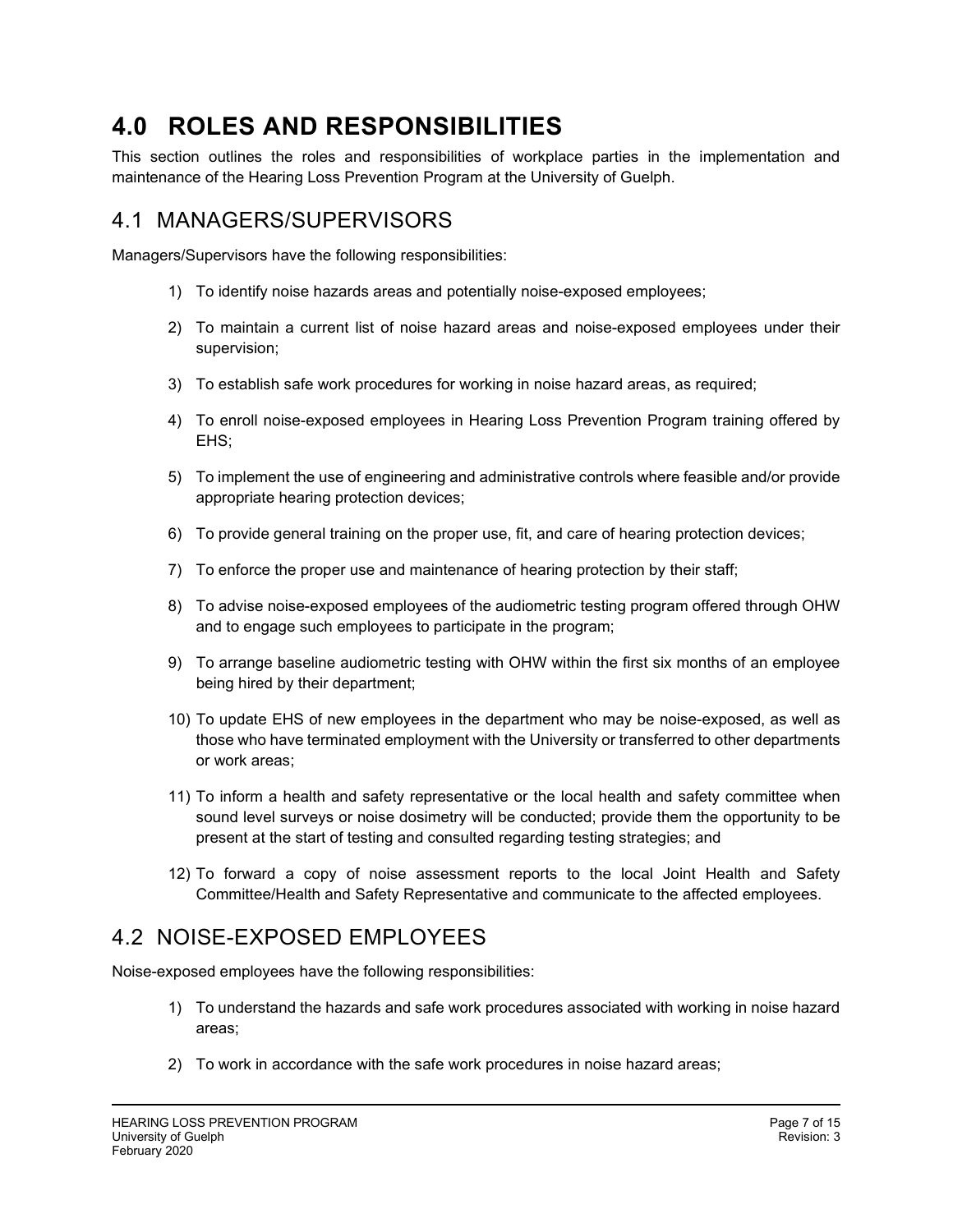- 3) To report noise hazards and damaged hearing protection devices to the manager/supervisor immediately;
- 4) To participate in Hearing Loss Prevention Program training;
- 5) To use and care for hearing protection devices, wherever it is required; and
- 6) To participate in audiometric testing.

#### <span id="page-7-0"></span>4.3 ENVIRONMENTAL HEALTH AND SAFETY

Environmental Health and Safety has the following responsibilities:

- 1) To develop, implement, and maintain the Hearing Loss Prevention Program; and assess compliance with legislative requirements and industry best practice;
- 2) To maintain an up-to-date university-wide registry of noise hazard areas and noise-exposed employees and provide this information to OHW;
- 3) To assess hazardous noise by means of workplace noise assessments, surveys and personal dosimetry;
- 4) To provide a copy of noise assessment report(s) to the department Manager/Supervisor;
- 5) To communicate the results of personal dosimetry to the employee, supervisor and OHW;
- 6) To provide training to noise-exposed employees on the elements of the Hearing Loss Prevention Program;
- 7) To provide technical guidance to managers/supervisors regarding engineering and administrative controls;
- 8) To assist managers/supervisors/employees in the selection of appropriate hearing protection devices;
- 9) To identify noise hazard areas where hearing protection is required and warning signage must be posted;
- 10) To develop a re-assessment schedule for areas where workers are subject to hazardous noise exposure;
- 11) To audit the Hearing Loss Prevention Program on a regular basis; and
- 12) To review the Hearing Loss Prevention Program as needed, following updates to applicable legislation, standards, or University processes.

#### <span id="page-7-1"></span>4.4 OCCUPATIONAL HEALTH AND WELLNESS

Occupational Health and Wellness has the following responsibilities:

1) To develop, implement and maintain the Audiometric Testing Program;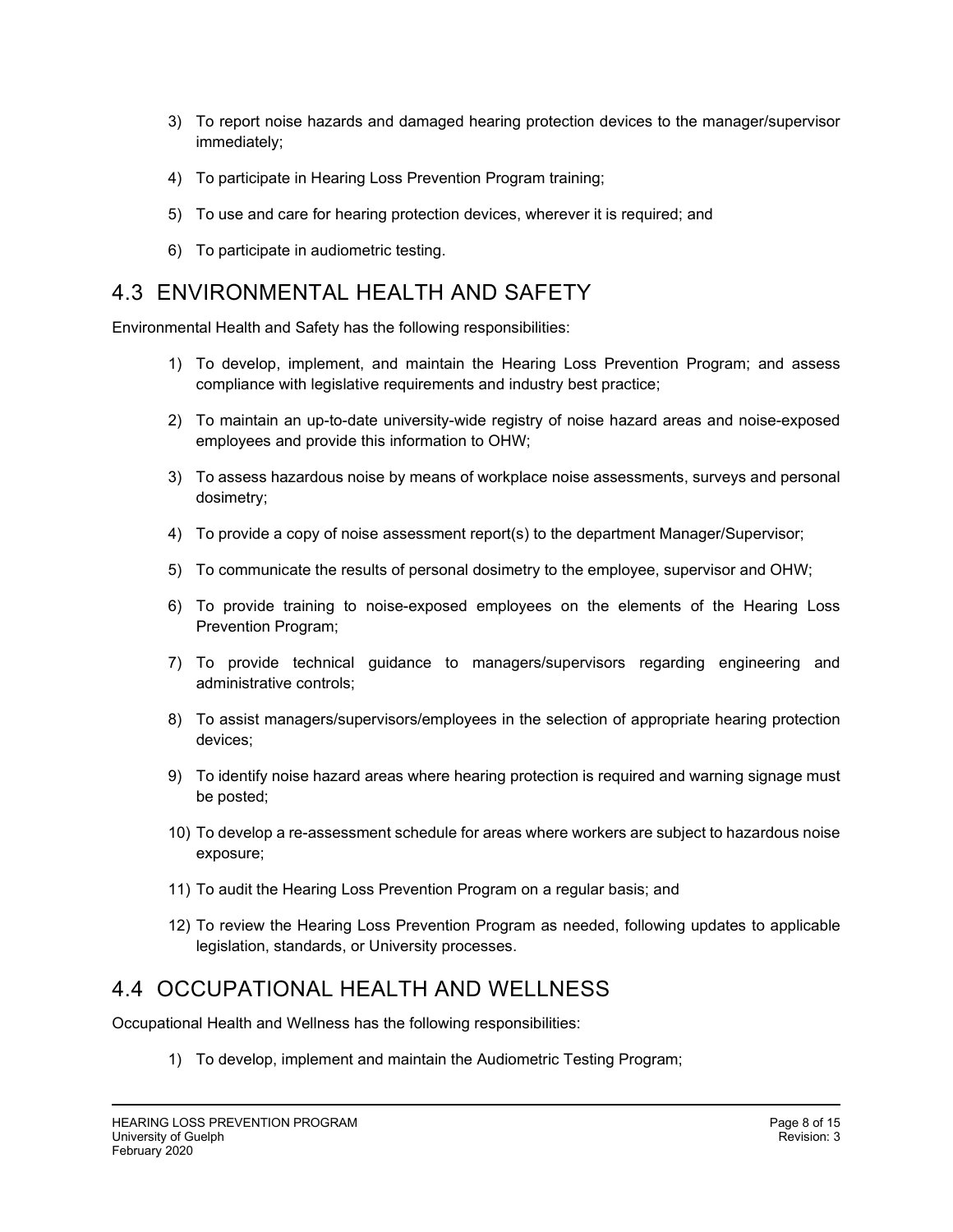- 2) To schedule and conduct audiometric testing for noise-exposed employees;
- 3) To maintain audiometric testing results within confidential medical files;
- 4) To reinforce the proper use of hearing protection devices during audiometric testing sessions;
- 5) To communicate the results of audiometric testing to the worker and conduct follow up evaluations as required;
- 6) To report observed trends in threshold shifts to the departmental supervisor and EHS; and
- 7) To initiate follow up for cases of reported noise induced hearing loss.

# <span id="page-8-0"></span>**5.0 CRITERIA FOR NOISE EXPOSURE**

#### <span id="page-8-1"></span>5.1 AREA NOISE LEVELS

A work space is considered a noise hazard area if sound levels are regularly at or above 85 dBA.

#### <span id="page-8-2"></span>5.2 PERSONAL EXPOSURE LEVELS

An employee is considered noise-exposed if they have the potential to develop occupational-induced hearing loss. Regular exposure to sound levels greater than 85 dBA for an 8-hour period or an equivalent noise exposure as identified in Table 1 is associated with noise-induced hearing loss.

| Duration in a 24-h period | <b>Equivalent Exposure Level (dBA)</b> |
|---------------------------|----------------------------------------|
| 16h                       | 82                                     |
| 8 h                       | 85                                     |
| 4 h                       | 88                                     |
| 2 <sub>h</sub>            | 91                                     |
| 1 <sub>h</sub>            | 94                                     |
| <b>30 min</b>             | 97                                     |
| $15$ min                  | 100                                    |
| 7 min 30 s                | 103                                    |
| 3 min 45 s                | 106                                    |

**TABLE 1: EQUIVALENT NOISE EXPOSURES**

## <span id="page-8-3"></span>**6.0 NOISE HAZARD ASSESSMENT**

In noise hazard areas, the potential for noise induced hearing loss may exist as a result of continuous exposure to equipment and processes, or exposure to changing noise levels over varying durations of time. Noise hazard areas and noise exposures are assessed and quantified through sound level surveys and personal noise dosimetry.

• Managers/Supervisors shall identify equipment and processes that may produce potentially hazardous noise levels or potentially noise-exposed employees, and request an assessment by EHS. See Appendix A for examples of work environments at the University where there may be noise hazard areas.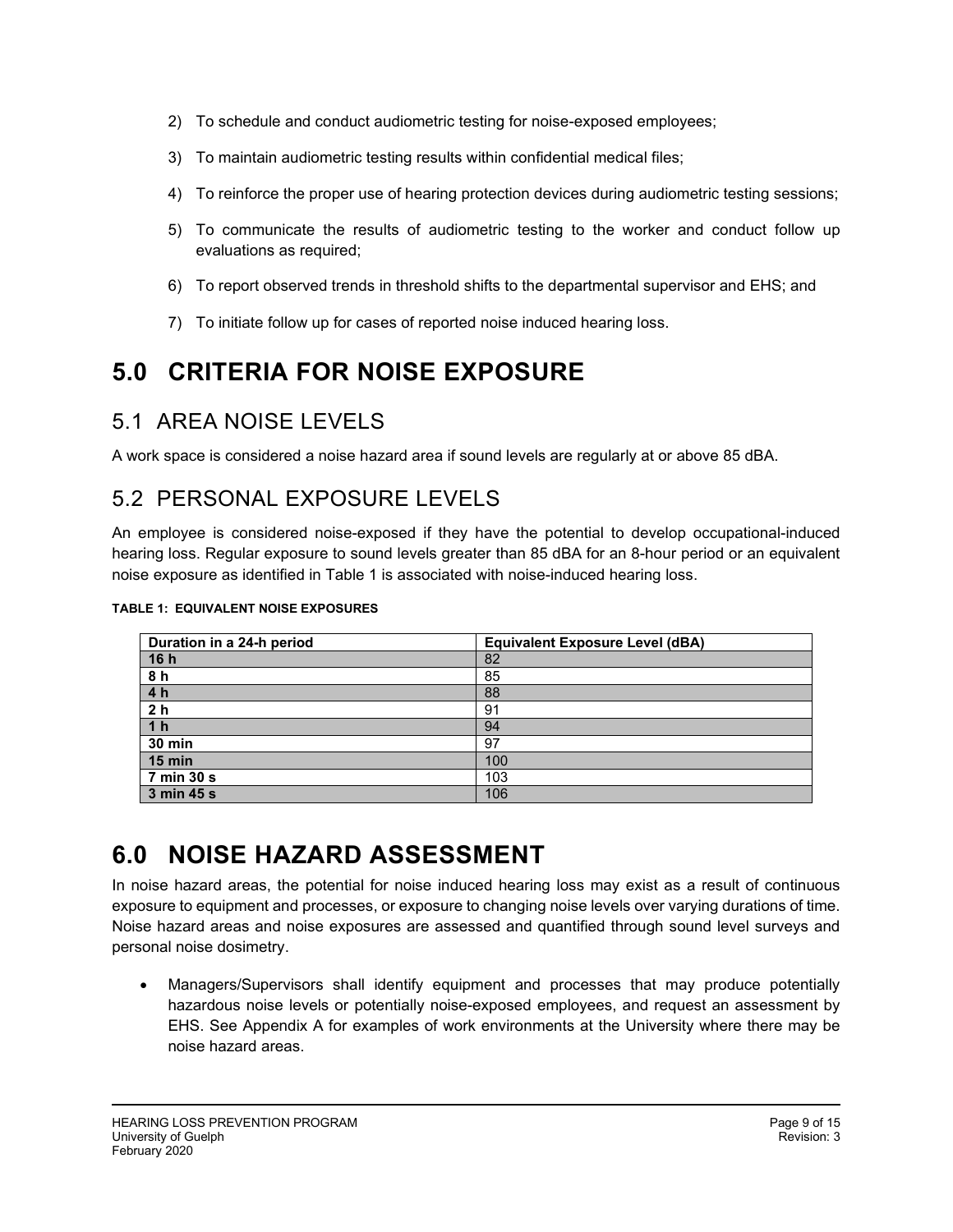- o *In general, difficulty in communicating by speech, where employees have to raise their voice to talk to someone about one metre (3 feet) away is an indicator of potentially hazardous noise levels.*
- Noise assessments shall be conducted by means of workplace sound level surveys and/or personal noise dosimetry.
- Based on the results of the noise assessments, EHS shall identify noise hazard areas and/or noiseexposed employees, in conjunction with the Manager/Supervisor.
- A noise assessment report shall be provided by EHS as a written record to the Manager/Supervisor documenting noise hazard areas, equipment/processes and employee noise exposure. If applicable, the assessment shall also identify the noise-exposed employee groups to be included in the hearing loss prevention program, specifically those who must participate in training and audiometric testing.
- Noise hazards shall be re- assessed for the following reasons:
	- o Any operational changes in equipment, processes, room configurations etc. that may impact resulting ambient sound levels or noise exposures.
	- o OHW reports departmental trends in threshold shifts based on audiometric testing results; and
	- $\circ$  Noise hazard areas and worker noise exposures shall be re-assessed at least every three years.

#### <span id="page-9-0"></span>6.1 SOUND LEVEL SURVEYS

- EHS may conduct a sound level survey for the following reasons:
	- $\circ$  To identify noise hazard areas locations, equipment, processes and activities where sound levels regularly exceed 85 dBA;
	- o To identify locations where warning signs must be posted;
	- $\circ$  To identify noise-exposed worker groups and determine if noise dosimetry is warranted;
	- $\circ$  To provide information required for the selection of hearing protection devices; and
	- o To assess to adequacy of noise controls.
- Sound level surveys shall be conducted in accordance with CSA Z107.56 Measurement of Noise Exposure.

#### <span id="page-9-1"></span>6.2 PERSONAL NOISE DOSIMETRY

- EHS may conduct noise dosimetry for the following reasons:
	- o To assess personal noise exposures and identify noise-exposed worker groups to be included in the Hearing Loss Prevention Program (i.e., participate in training and audiometric testing).
	- $\circ$  To provide information required for the selection of hearing protection devices; and
	- o To assess to adequacy of noise controls.
- Noise dosimetry shall be conducted in accordance with CSA Z107.56 Measurement of Noise Exposure.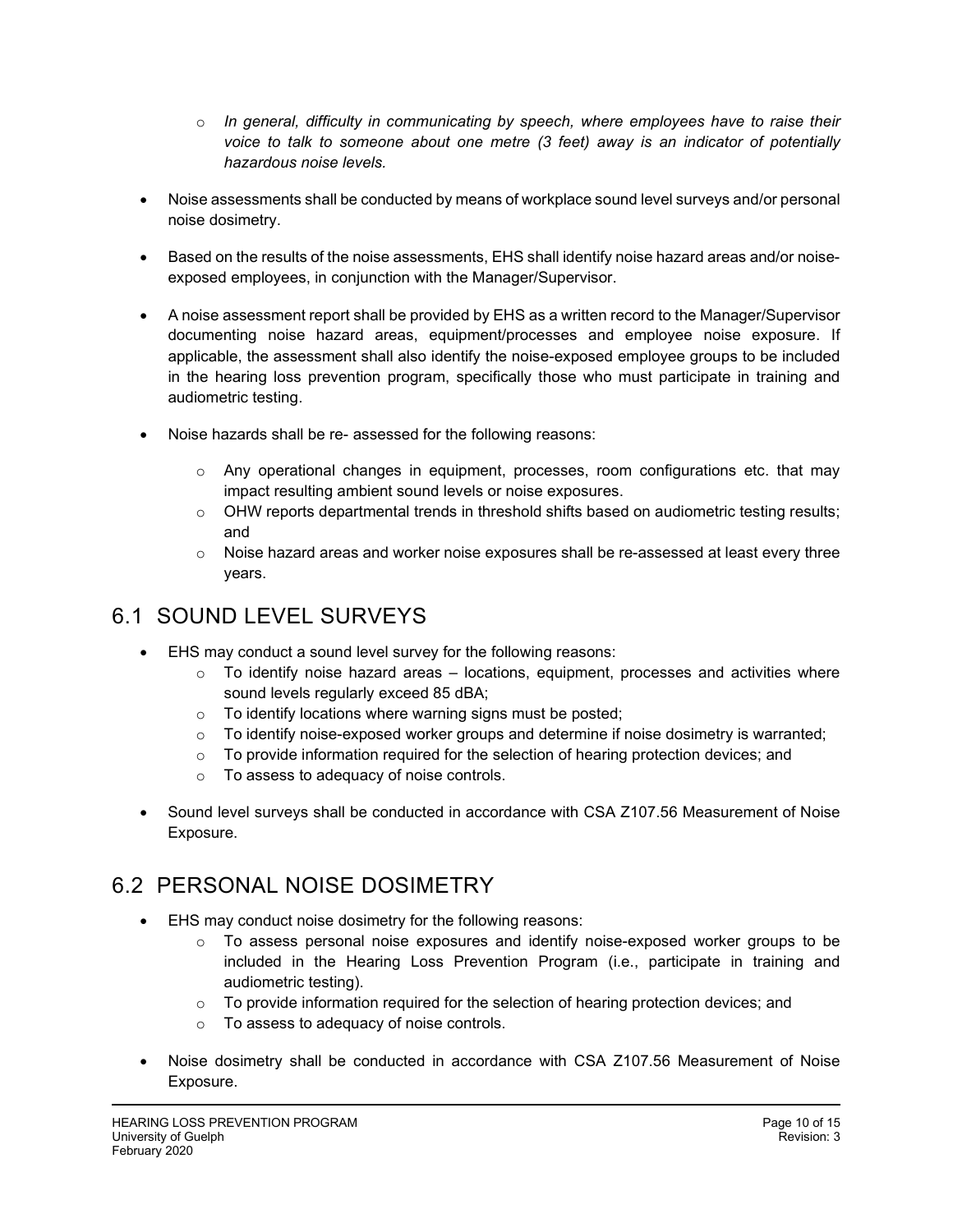# <span id="page-10-0"></span>**7.0 NOISE CONTROL MEASURES**

Hazardous noise levels shall be reduced or eliminated through the use of engineering and/or administrative controls, where feasible. If engineered and/or administrative controls do not adequately reduce the hazard or are not feasible, hearing protection devices must be used in noise hazard areas and by noise-exposed employees.

Departments must investigate and if feasible implement noise control measures Managers/Supervisors may seek input from EHS for technical guidance.

## <span id="page-10-1"></span>7.1 ENGINEERING CONTROLS

Engineering controls may include reducing noise at the source by retrofitting existing equipment, selecting quieter machinery when purchasing new equipment, source enclosures, sound barriers, baffles, worker enclosures or positioning workstations away from noise generating equipment.

#### <span id="page-10-2"></span>7.2 ADMINISTRATIVE CONTROLS

Administrative controls may include adjusting work schedules to reduce noise exposures, changes to work procedures, hazard communication to indicate requirements on the use of hearing protection devices, and/or establishing regular maintenance schedules for equipment, as maintained equipment tends to be quieter.

O. Reg. 381/15 requires that clearly visible warning signs be posted at the approaches to an area where sound levels regularly exceed 85 dBA. These warning signs must clearly indicate that the use of hearing protection is mandatory for entry. In situations where a piece of equipment or machinery presents a noise hazard, a sign must be affixed to the machine in a clearly visible location, indicating that the operator must wear hearing protection.

### <span id="page-10-3"></span>7.3 HEARING PROTECTION DEVICES

If the implementation of engineered or administrative controls is not feasible or practical, occupational noise-induced hearing loss may be prevented through the use of hearing protection devices in areas where the sound levels regularly exceed 85 dBA or where employee exposures exceeds the limits identified in Table 1. Examples of hearing protection devices include earplugs and/or earmuffs.

Managers/Supervisors are responsible for providing appropriate hearing protection devices to their employees. Hearing protection devices should be selected in consultation with EHS, based on the sound level/exposure data provided in the noise assessment report and attenuation information and product specifications reported by the manufacturer. Consider the following factors when selecting hearing protection devices:

- 1) Job activities while wearing hearing protection (e.g., face-to-face communication, telephone, radio or electronic communication, other personal protective equipment worn)
- 2) Comfort, duration of use (e.g., full-shift, periodic)
- 3) Compatible with other communication devices the worker may use
- 4) Ease of use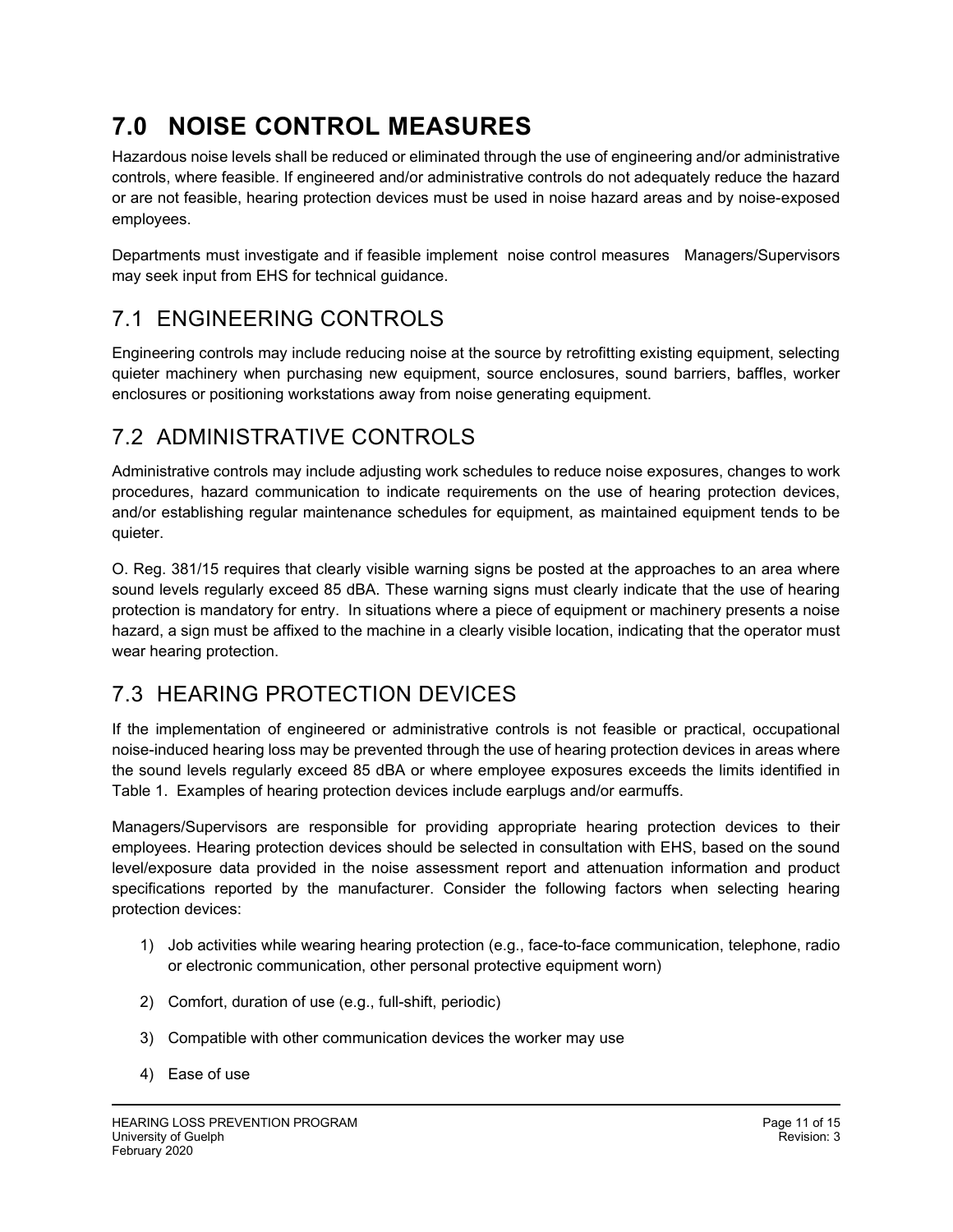Prior to the initial use of hearing protection devices, employees must receive general training from their supervisor on the use, care and workplace-specific applications of the hearing protection device. Hearing protection devices must be properly fitted and worn at all times in noise hazard areas. Managers/supervisors must notify workers of the noise sources in their work area and train them to understand the meaning of warning signs and their locations; and the importance of wearing hearing protection.

# <span id="page-11-0"></span>**8.0 EDUCATION AND TRAINING**

All employees who are required to wear hearing protective devices must be trained on their selection, use, fit, care and maintenance, prior to initial use and at least every two years thereafter. Managers/supervisors of hearing protection device users are responsible for providing general training on wearing hearing protection devices and work-site specific noise control measures. Noise-exposed employees will be offered refresher counselling on the proper use of hearing protection devices at the time of audiometric testing, as appropriate.

As a best practice, employees who are regularly exposed to equivalent sound levels greater than or equal to the Action Limit of 82 dBA for 8 hours a day will be trained on the elements of the Hearing Loss Prevention Program. They shall complete this training at the start of employment and every three years thereafter. Instruction shall include the following topics:

- Effects of hazardous noise on hearing
- Workplace roles and responsibilities
- Regulatory requirements
- Noise hazard assessment
- Noise control measures
- Use, selection, fit, and care of hearing protection devices
- Purpose and procedures of audiometric testing
- Provisions of the Hearing Loss Prevention Program

# <span id="page-11-1"></span>**9.0 AUDIOMETRIC TESTING**

Noise-exposed employees at risk of developing occupational noise-induced hearing loss will be offered confidential audiometric testing through OHW.

Routine audiometric testing allows for early detection of noise-induced hearing loss. Changes in an employee's audiometric results may indicate changes in noise exposure in the workplace or that hearing protection is not effective or being used properly.

The Ontario Occupational Equivalent Exposure Limit of 85 dBA for 8 hours should not be regarded as a line between safe and unsafe noise exposure levels. Some individuals may be more susceptible to the effects of noise and at risk of developing noise-induced hearing loss when regularly exposed to sound levels less than an equivalent exposure of 85 dBA for 8 hours. Accordingly, identified employee groups routinely exposed to an equivalent noise exposure level equal or greater than the Action Limit of 82 dBA for 8 hours shall be included in the Audiometric Testing Program.

• Confidential audiometric testing shall include: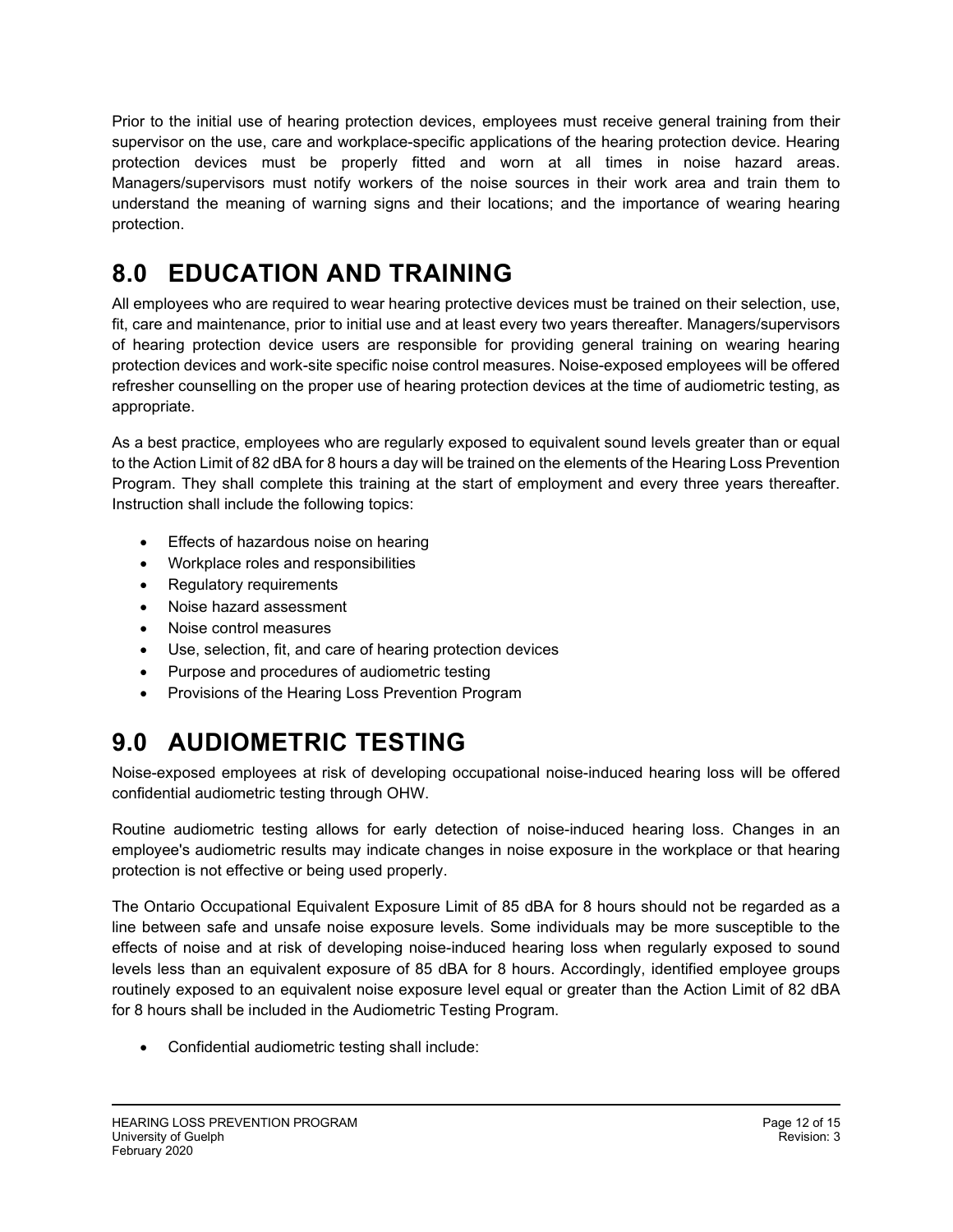- $\circ$  Reference Testing: Baseline audiograms within the first six months of commencing work for all noise-exposed new hires and employees transferring into the department. Managers/Supervisors are asked to engage OHW to arrange this;
- o Monitoring: Biennial (i.e., every two years) audiograms for employees exposed to equivalent sound exposure levels equal to or greater than 82 dBA;
- $\circ$  Exit Audiogram: Final audiogram for noise-exposed employees prior to withdrawal from the Hearing Loss Prevention Program or termination of employment with the University. Managers/Supervisors are asked to engage OHW to arrange this.
- EHS shall maintain a noise registry that identifies noise-exposed worker groups/departments included in the audiometric testing program. The registry shall be provided to OHW;
- Audiometric testing monitoring appointments will be scheduled by OHW in consultation with the department Manager/Supervisor;
- Noise-exposed employees shall be provided refresher counselling regarding the proper use of hearing protection devices during their audiometric testing session;
- Changes in an employee's audiometric results may require follow-up evaluations, as determined by OHW;
- OHW will offer a copy of the audiometric testing results to the employee; and
- OHW will report observed trends in threshold shifts to the departmental supervisor and EHS, to determine if a noise reassessment and/or retraining is required.

## <span id="page-12-0"></span>**10.0 INCIDENT MANAGEMENT**

When changes in an employee's audiometric results occur, OHW may require follow up evaluations or retesting. EHS may be required to provide a noise reassessment and/or retraining.

If an employee suspects they may be experiencing symptoms of hearing loss they attribute to working in a noisy environment, they are directed to report it to OHW by following the University's Incident or Injury reporting process [\(Illness or Injury Incident Report Form\).](https://www.uoguelph.ca/hr/system/files/Incident%20Report%20Form%202020%20-%20Fillable.pdf) Submission of an incident report will initiate follow up by OHW.

### <span id="page-12-1"></span>**11.0 REPORTING AND RECORDKEEPING**

- 1) Managers/Supervisors shall maintain a list of noise hazard areas and sources, noise-exposed employees and training records for their department(s).
- 2) Upon completion of a noise assessment, EHS shall provide a copy of the report(s) to the department Manager/Supervisor;
- 3) Upon receipt, Managers/Supervisors shall forward a copy of noise assessment report(s) to the local Joint Health and Safety Committee/Health and Safety Representative(s) and communicate to the affected employees.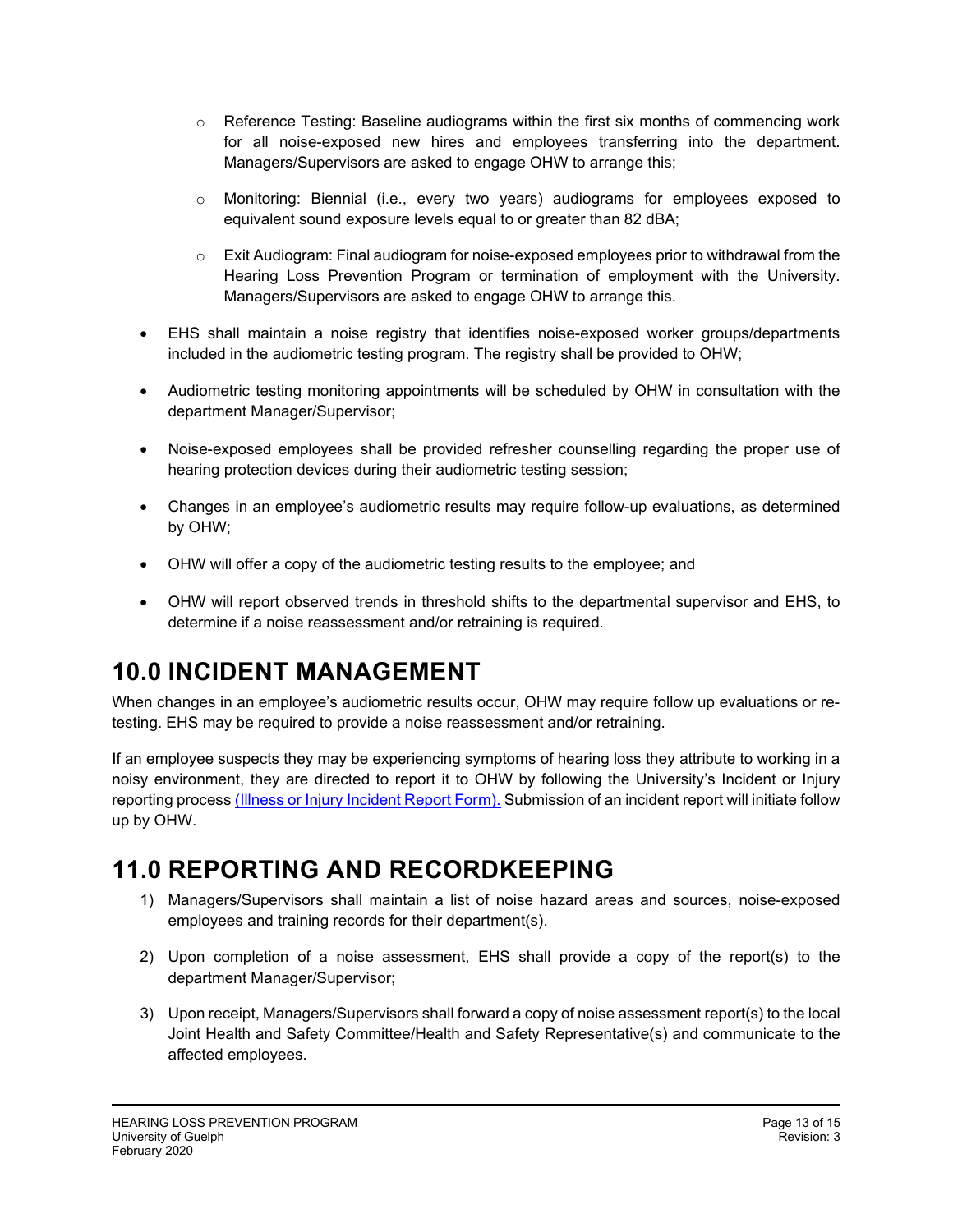- 4) EHS shall maintain a noise registry that identifies noise-exposed worker groups/departments included in the audiometric testing program and Hearing Loss Prevention Program Training records
- 5) OHW will maintain records pertaining to the Audiometric Testing Program within confidential medical files.

## <span id="page-13-0"></span>**12.0 PROGRAM AUDIT AND REVIEW**

#### <span id="page-13-1"></span>12.1 PROGRAM AUDIT

EHS will audit the Hearing Loss Prevention Program on a regular basis.

#### <span id="page-13-2"></span>12.2 PROGRAM REVIEW

EHS will review the Hearing Loss Prevention Program as needed, following updates to applicable legislation, standards, or University processes.